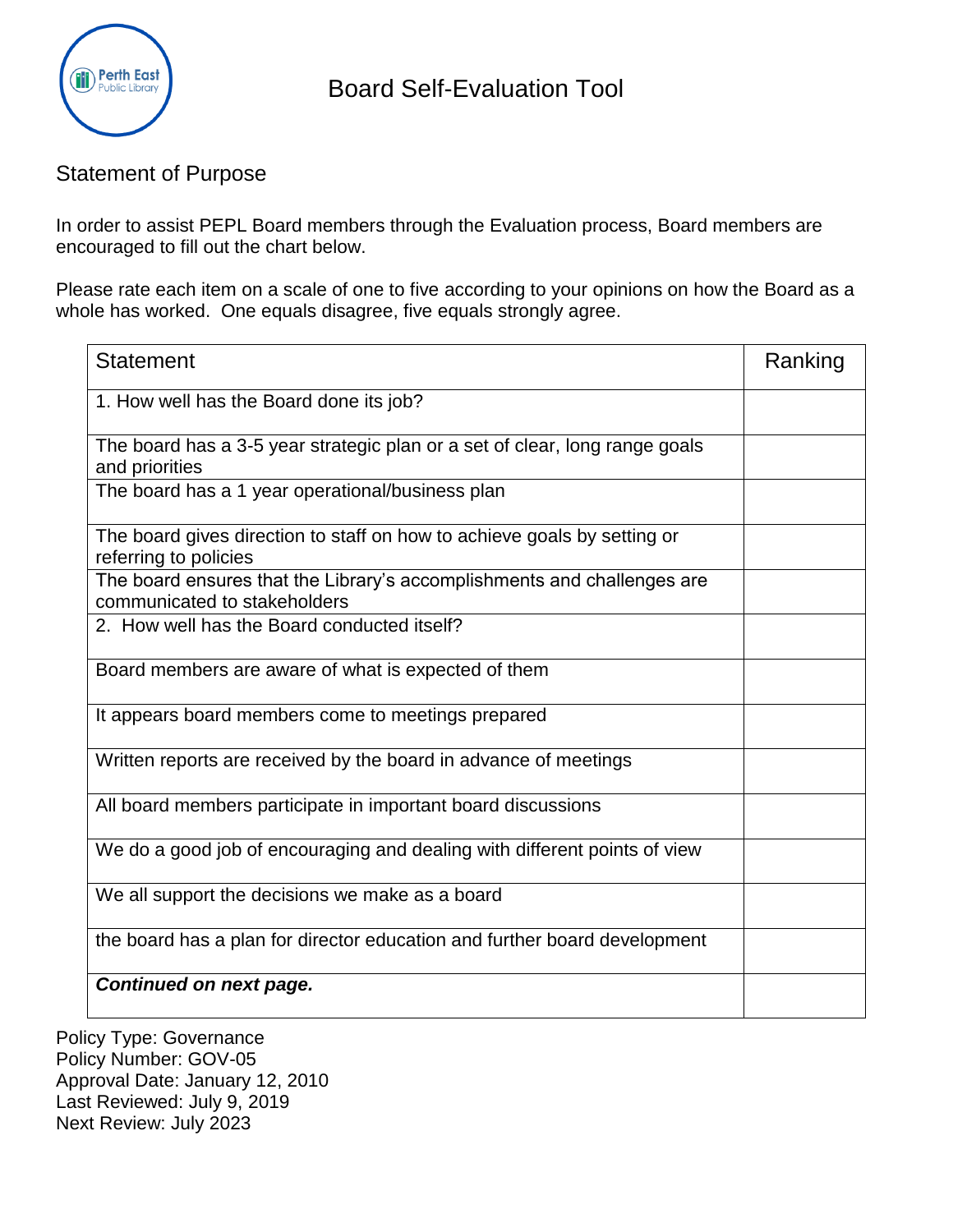| <b>Statement</b>                                                                                                     | Ranking |
|----------------------------------------------------------------------------------------------------------------------|---------|
| 3. The Board's relationship with the Library CEO                                                                     |         |
| There is a clear understanding of where the board's role ends and the CEO's<br>begins                                |         |
| There is good 2-way communication between the board and CEO                                                          |         |
| The board trusts the judgement of the CEO                                                                            |         |
| The board has informed the CEO of the kinds of information and level of<br>detail it requires about the organization |         |
| The board has developed formal criteria and a process for evaluating the<br><b>CEO</b>                               |         |
| The board evaluates the CEO's achievement of the strategic goals and<br>adherence to policy                          |         |
| the board ensures that the CEO is able to take advantage of professional<br>development opportunities                |         |
| 4. The Board's relationship with the Board Chair                                                                     |         |
| The board has discussed the role and responsibilities of the Chair                                                   |         |
| The Chair is well prepared for board meetings                                                                        |         |
| The Chair is skilled at managing different points of view                                                            |         |
| The Chair knows how to be direct with an individual (board member or staff)<br>when their behaviour needs to change  |         |
| The Chair is effective in delegating responsibility amongst board members                                            |         |
| The working relationship between the Chair and the rest of the board is<br>professional, respectful, and trusting    |         |
| 5. Performance of Individual Board Members                                                                           |         |
| I am familiar with what is in the library's by-laws and governing policies                                           |         |
| When I have a different opinion than the majority, I raise it                                                        |         |
| I support board decisions once they are made even if I do not agree with<br>them                                     |         |
| I promote the work of the library in the community at all opportunities                                              |         |

Policy Type: Governance Policy Number: GOV-05 Approval Date: January 12, 2010 Last Reviewed: July 9, 2019 Next Review: July 2023